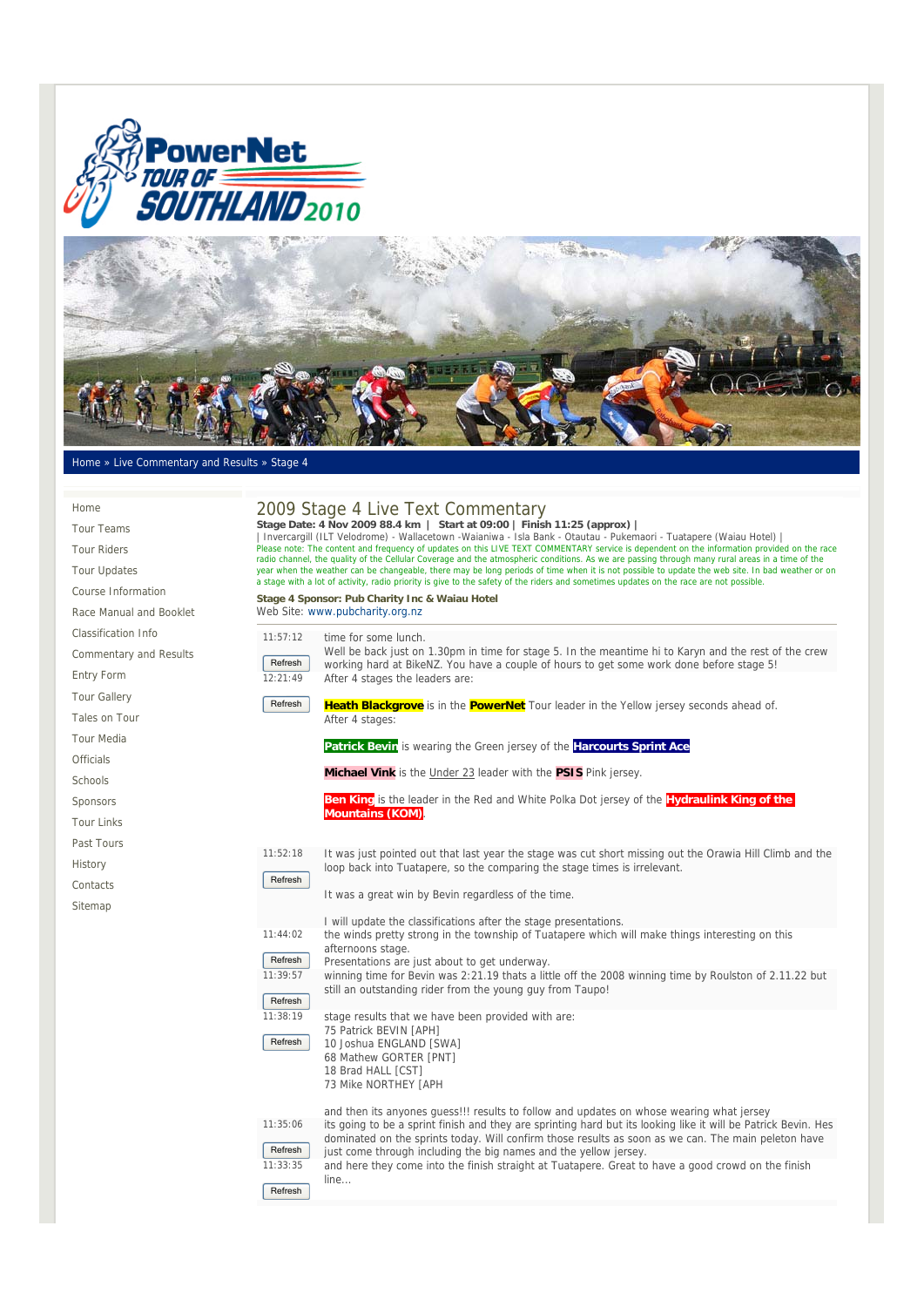| 11:30:27            | 3kms to go and 122 Lee EVANS [EGS] has 10 seconds on the main peleton but the main 6 are ahead                                                                                                          |
|---------------------|---------------------------------------------------------------------------------------------------------------------------------------------------------------------------------------------------------|
| Refresh             | by 45 seconds.                                                                                                                                                                                          |
| 11:29:11            | 4kms to go young Wellington rider Lee Evans is having a stab off the front of the peleton but is only<br>has a small gap.                                                                               |
| Refresh<br>11:28:14 |                                                                                                                                                                                                         |
|                     | 5 kms to go and a lead of 1 min 03 for the following 6                                                                                                                                                  |
| Refresh             | 10 Joshua ENGLAND [SWA]<br>18 Brad HALL [CST]                                                                                                                                                           |
|                     | 33 Karl MOORE [KM                                                                                                                                                                                       |
|                     | 62 Michael TORCKLER [TEP]<br>73 Mike NORTHEY [APH                                                                                                                                                       |
|                     | 75 Patrick BEVIN [APH]                                                                                                                                                                                  |
| 11:24:10            | Zookeepers-cycle surgery are driving most of the work in the peleton. The zoo riders will be doing their                                                                                                |
| Refresh             | best to look after the yellow jersey.                                                                                                                                                                   |
| 11:21:32            | what a yo yo. The lead is now 1 min. Will 2001 Tour winner Karl Moore take out the stage? Karl<br>mentioned at the Team presentations before the tour began that he was keen to take out a stage.       |
| Refresh             |                                                                                                                                                                                                         |
| 11:19:45            | Hope your enjoying the coverage Katie at Waikato Hospital. Paul is working hard with the Subway-<br>Avanti team!                                                                                        |
| Refresh<br>11:19:05 |                                                                                                                                                                                                         |
|                     | 10kms to go and it could go either way, hows that for sitting on the fence! The lead is now 52 seconds.                                                                                                 |
| Refresh<br>11:17:28 | Wow the leaders have stretched the lead to 1 minute as we approach the 10km to go mark.                                                                                                                 |
| Refresh             | The riders away are                                                                                                                                                                                     |
|                     | 10 Joshua ENGLAND [SWA]<br>18 Brad HALL [CST]                                                                                                                                                           |
|                     | 33 Karl MOORE [KM<br>62 Michael TORCKLER [TEP]                                                                                                                                                          |
|                     | 73 Mike NORTHEY [APH                                                                                                                                                                                    |
| 11:15:06            | 75 Patrick BEVIN [APH]<br>whoops make that 13kms to go!!!!                                                                                                                                              |
| Refresh             |                                                                                                                                                                                                         |
| 11:14:45            | Its rolling country at the moment and there is some protection being provided by the picturesque hills                                                                                                  |
| Refresh             | on the right of the riders.<br>The acid has been put on by the peleton. The lead is now just 45 seconds with 13 seconds to go.                                                                          |
| 11:12:12            | Time gap from the leading group of 6 to the peleton is 55 seconds at 15 km to go. Riders have just                                                                                                      |
| Refresh             | turned into another cross winds bouncing off the riders right shoulders. The winds have featured<br>throughout the stage but good to have the rain, sleet, hail and snow stay away this year!           |
| 11:09:46            | Its getting exciting folks time is starting to run out for the peleton as we approach the 15km to go<br>mark. If the six lead riders can work together the stage win could be sewn up.                  |
| Refresh             | Riders are                                                                                                                                                                                              |
|                     | 10 Joshua ENGLAND [SWA]<br>18 Brad HALL [CST]                                                                                                                                                           |
|                     | 33 Karl MOORE [KM<br>62 Michael TORCKLER [TEP]                                                                                                                                                          |
|                     | 73 Mike NORTHEY [APH                                                                                                                                                                                    |
| 11:07:37            | 75 Patrick BEVIN [APH]<br>72.4 km D. T. King & Co. (Orawia) Hill Climb                                                                                                                                  |
| Refresh             | 18 Brad HALL [CST]                                                                                                                                                                                      |
|                     | 33 Karl MOORE [KMS]                                                                                                                                                                                     |
|                     | 75 Patrick BEVIN [APH]                                                                                                                                                                                  |
|                     | The group of 6 have split with the lead 3 of the hill climb about 40m in front of England, Northey and<br>Torckler                                                                                      |
| 11:05:02            | riders are 68kms - 20kms to go and there is a lead bunch of 6 that have 1min 03 on the peleton.                                                                                                         |
| Refresh             | The riders are<br>10 Joshua ENGLAND [SWA]                                                                                                                                                               |
|                     | 18 Brad HALL [CST]<br>33 Karl MOORE [KM                                                                                                                                                                 |
|                     | 62 Michael TORCKLER [TEP]                                                                                                                                                                               |
|                     | 73 Mike NORTHEY [APH<br>75 Patrick BEVIN [APH]                                                                                                                                                          |
|                     |                                                                                                                                                                                                         |
|                     | Riders are riding into a head wind and just approaching a nasty wee hill - the Orawia hill which may<br>split them up. The word is this may be the defining moment of the stage. If the lead 6 can stay |
| 10:59:19            | together over the hill then they have a good chance of staying away from the peleton.<br>62.5 km Pub Charity (Rackles) Hill Climb result                                                                |
| Refresh             |                                                                                                                                                                                                         |
|                     | 33 Karl MOORE [KMS]<br>75 Patrick BEVIN [APH                                                                                                                                                            |
| 10:59:05            | 73 Mike NORTHEY [APH]<br>4 leaders away as we head to the Rackles hill climb at the 62km mark. That makes it just 26kms to go                                                                           |
|                     |                                                                                                                                                                                                         |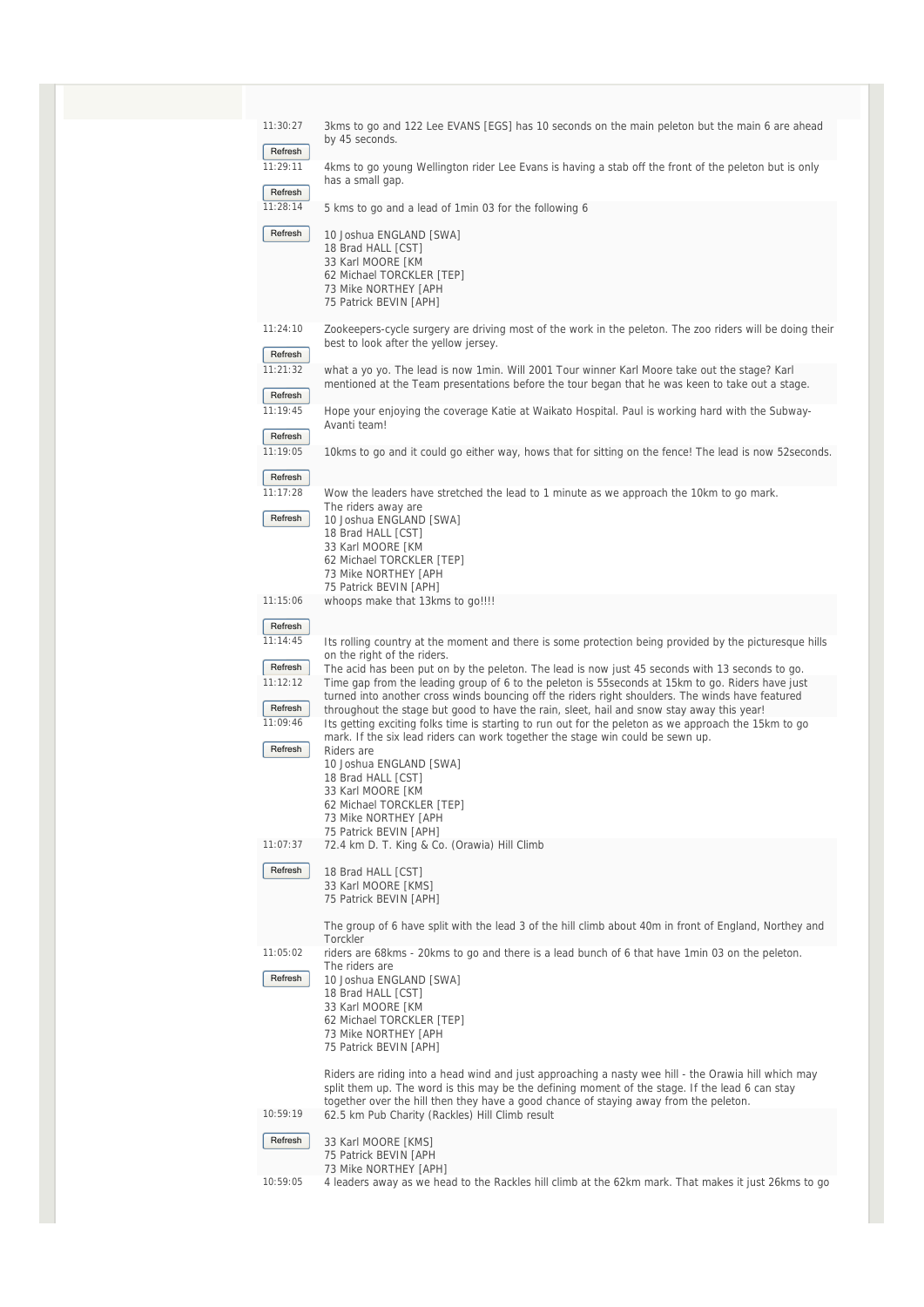| Web Design by Flatout © 2009<br>Tour of<br>Southland | Refresh             | in the stage.<br>lead 4 riders are                                                                                                                                                                                        |
|------------------------------------------------------|---------------------|---------------------------------------------------------------------------------------------------------------------------------------------------------------------------------------------------------------------------|
|                                                      |                     | 10 Joshua ENGLAND [SWA]<br>33 Karl MOORE [KMS]<br>73 Mike NORTHEY [APH]                                                                                                                                                   |
|                                                      |                     | 75 Patrick BEVIN [APH]                                                                                                                                                                                                    |
|                                                      |                     | chasing bunch of 6 riders are just 20 seconds behind with the peleton 50 seconds back.                                                                                                                                    |
|                                                      |                     | 14 Omer KEM [BPC]<br>18 Brad HALL [CST]                                                                                                                                                                                   |
|                                                      |                     | 53 James McCOY [BMH]<br>62 Michael TORCKLER [TEP]                                                                                                                                                                         |
|                                                      |                     | 68 Mathew GORTER [PNT]<br>121 Jonathon ATKINSON [EGS]                                                                                                                                                                     |
|                                                      | 10:58:31            | 54.3 km Otautau Four Square Supermarket Sprint result                                                                                                                                                                     |
|                                                      | Refresh             | 75 Patrick BEVIN [APH]<br>35 George BENNETT [KMS]                                                                                                                                                                         |
|                                                      | 10:42:28            | 53 James McCOY [BMH]<br>at 55kms three lead riders                                                                                                                                                                        |
|                                                      | Refresh             | 75 Patrick Bevin<br>73 Mike NORTHEY [APH]<br>33 Karl MOORE [KMS                                                                                                                                                           |
|                                                      |                     | followed by five riders chasing 150m behind and the peleton a further 300m behind.                                                                                                                                        |
|                                                      |                     | 10 Joshua ENGLAND [SWA]                                                                                                                                                                                                   |
|                                                      |                     | 18 Brad HALL [CST]<br>53 James McCOY [BM                                                                                                                                                                                  |
|                                                      |                     | 62 Michael TORCKLER [TEP]<br>121 Jonathon ATKINSON (energy smart)                                                                                                                                                         |
|                                                      |                     |                                                                                                                                                                                                                           |
|                                                      | 10:37:39<br>Refresh | Patrick Bevin (Ascot Park) has taken out enough sprints this morning for him to hold the green jersey<br>from the start of stage 5 this afternoon starting in Tuatapere.                                                  |
|                                                      | 10:35:29            | At 53kms the lead group has been caught by the peleton.                                                                                                                                                                   |
|                                                      | Refresh<br>10:33:13 |                                                                                                                                                                                                                           |
|                                                      | Refresh             | We are now over half way through the stage.<br>The lead group of 12 riders have 150m on chasing group of 30 riders.<br>Its hard to believe that on this stage last year we experienced hail and snow. Hayden Roulston won |
|                                                      |                     | this stage in 2008 in a time of 2:11.22 and current tour leader Heath Blackgrove was 2nd.                                                                                                                                 |
|                                                      | 10:29:22<br>Refresh | Reception is a bit patchy at the moment so please bear with us!<br>at 45kms The two lead riders have been caught by 9 riders so we now have the following riders leading                                                  |
|                                                      |                     | 10 Joshua ENGLAND [SWA]<br>27 Sam BEWLEY [ZCS]                                                                                                                                                                            |
|                                                      |                     | 51 Daniel BARRY [BMH]<br>55 Matt SILLARS [BMH                                                                                                                                                                             |
|                                                      |                     | 3 Jesse SERGENT [CLP]<br>28 Westley GOUGH [ZCS]                                                                                                                                                                           |
|                                                      |                     | 32 Justin KERR [KMS]<br>73 Mike NORTHEY [APH]                                                                                                                                                                             |
|                                                      |                     | 75 Patrick BEVIN [APH]<br>121 Jonathon ATKINSON [EGS]                                                                                                                                                                     |
|                                                      | 10:23:18            | 85 Logan CALDER [PMK]<br>Receptions a little patchy as we head close to the hills, bear with us and we will update as we can!                                                                                             |
|                                                      | Refresh             |                                                                                                                                                                                                                           |
|                                                      | 10:20:11            | Young 104 Michael VINK [STT] is at the front of the lead bunch doing a lot of the work. Its hard to<br>miss him this morning in his bright pink PSIS Under 23 jersey. Vink has made a big impression on the               |
|                                                      | Refresh<br>10:17:01 | tour thus far and he is a rider to watch on both the road and track in the future.                                                                                                                                        |
|                                                      | Refresh             | 40kms into the stage and 121 Jonathon ATKINSON [EGS] 85 Logan CALDER [PMK] have broken off the<br>lead bunch. They have a 30 second gap                                                                                   |
|                                                      | 10:15:06            | Paul and the team at Zookeepers are doing a fantastic job keeping everyone going on a coffee buzz                                                                                                                         |
|                                                      | Refresh             | serving them up beautiful allpress coffee from the zookeepers van. I am now regretting my second<br>coffee with us only being half way through the stage and no chance of a comfort stop!                                 |
|                                                      | 10:10:16            | 38.2 km Waterforce (Isla Bank School) *Bonus Sprint result<br>75 Patrick BEVIN [APH]                                                                                                                                      |
|                                                      | Refresh             | 15 Cody O"REILLY [BPC]<br>10 Joshua ENGLAND [SWA]                                                                                                                                                                         |
|                                                      | 10:08:31            | 54 seconds between the lead bunch and the 2nd bunch and growing. Great to see the community<br>getting out and supporting. Isla Bank school kids were out in force cheering the riders on.                                |
|                                                      | Refresh             |                                                                                                                                                                                                                           |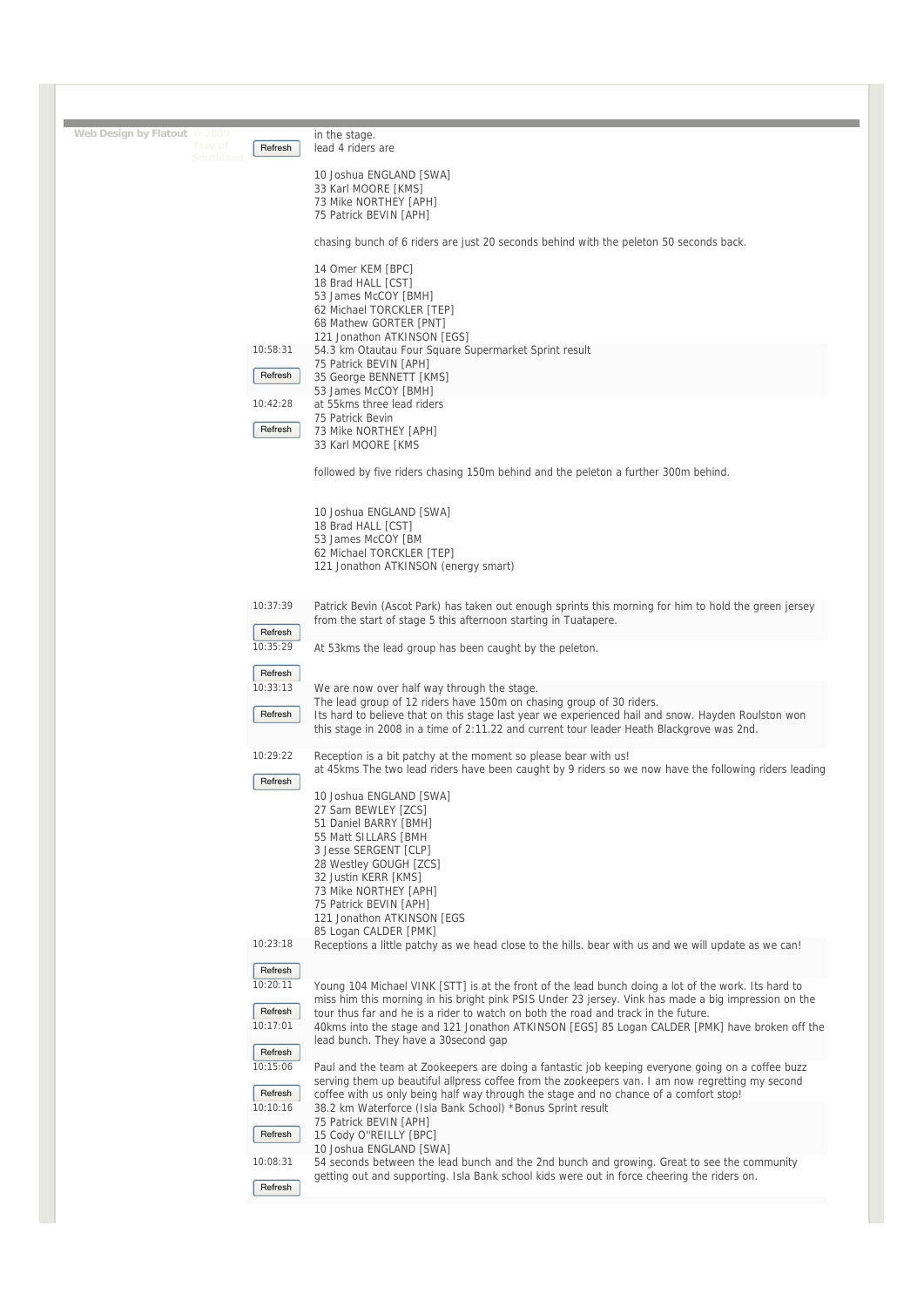|                                                                                 | 10:06:55                       | after 35kms Subway-Avanti and Colourplus working up the front with Gordy prominant. Speeds are up                                                                                                                                                  |
|---------------------------------------------------------------------------------|--------------------------------|----------------------------------------------------------------------------------------------------------------------------------------------------------------------------------------------------------------------------------------------------|
| Home   Sponsors   Course Information                                            |                                | to 45kms and hour. The lead bunch are starting to get quite spread.                                                                                                                                                                                |
| Commentary and Results   Tour Teams<br>Classification Info   Tour Riders   Tour | Refresh<br>10:01:18            | After 29kms the big names are all up the front including Ryan, Sergent, McCauley, Godfrey, Vennell,                                                                                                                                                |
| Competitions   Tour Media   Schools  <br>Race Manual and Booklet   Officials    | Refresh                        | Latham and Blackgrove. There was a break of 13 riders away but they are now back with the next<br>group. Approx 30 riders now forming the main bunch with a gap of approx 100m with 10 riders and                                                  |
| Tour Gallery   Tour Links   Past Tours  <br>History   Contacts   Sitemap        |                                | another gap of approx 500m to a long line of riders strung out along the road.                                                                                                                                                                     |
|                                                                                 | 09:49:42                       | The next sprint is brought to us by Graham and John Atkinson. Graham is the driver for the text<br>commentary team for the week and as an experienced rider of the Tour of Southland we are being                                                  |
|                                                                                 | Refresh                        | treated to an insiders view of what the riders are going through.<br>A big hello to John who is up in Auckland following the race and especially rider no 121 his son<br>Jonathon Atkinson.                                                        |
|                                                                                 | 09:45:58                       | 19kms into the 88km stage Gordy McCauley is starting to feature. He is up the front driving the troops<br>with Calder Stewart and Zookeepers-Cycle Surgery riders right up behind him. Subway-Avanti starting                                      |
|                                                                                 | Refresh                        | to move up.                                                                                                                                                                                                                                        |
|                                                                                 | 09:44:17                       | Sprint Result update                                                                                                                                                                                                                               |
|                                                                                 | Refresh                        | 14.2 km Christmas Magic Sprint<br>76 Karl MURRAY [STR]<br>75 Patrick BEVIN [APH]<br>15 Cody O"REILLY [BPC]                                                                                                                                         |
|                                                                                 |                                | 14.3 km Wallacetown Tavern Sprint<br>76 Karl MURRAY [STR]<br>75 Patrick BEVIN [APH]<br>15 Cody O"REILLY [BPC]                                                                                                                                      |
|                                                                                 |                                | 14.6 km Jackson Plumbing Sprint<br>75 Patrick BEVIN [APH]<br>15 Cody O"REILLY [BPC]                                                                                                                                                                |
|                                                                                 | 09:40:38                       | 76 Karl MURRAY [STR]<br>at 17km there is a group of 25 riders who have dropped off the main bunch. No leaders to speak of at                                                                                                                       |
|                                                                                 |                                | this stage but sprints are plentiful this morning so those looking for Harcourts sprint ace points are                                                                                                                                             |
|                                                                                 | Refresh                        | working hard.<br>Creation signs are doing alot of work at the front of the peleton as are Zookeepers-Cycle Surgery                                                                                                                                 |
|                                                                                 | 09:37:12                       | Update on sprint results                                                                                                                                                                                                                           |
|                                                                                 | Refresh                        | <b>Sprint Results</b>                                                                                                                                                                                                                              |
|                                                                                 |                                | 3.3 km Blue Star Taxis (James Hargest Junior College) Sprint<br>75 Patrick BEVIN [APH]<br>16 Mark LANGLANDS [CST<br>53 James McCOY [BMH]                                                                                                           |
|                                                                                 |                                |                                                                                                                                                                                                                                                    |
|                                                                                 |                                | 6.5 km Hunter Furniture Sprint<br>95 Stefan ROTHE [JPM]                                                                                                                                                                                            |
|                                                                                 |                                | 75 Patrick BEVIN [APH]                                                                                                                                                                                                                             |
|                                                                                 |                                | 4 Logan HUTCHINGS [CLP]                                                                                                                                                                                                                            |
|                                                                                 |                                | 6.8 km Barnes Oysters (Sacred Heart) Sprint<br>95 Stefan ROTHE [JPM]<br>85 Logan CALDER [PMK]<br>75 Patrick BEVIN [APH]                                                                                                                            |
|                                                                                 |                                |                                                                                                                                                                                                                                                    |
|                                                                                 |                                | 8.1 km L. R. Mclean Sprint<br>53 James McCOY [BMH                                                                                                                                                                                                  |
|                                                                                 |                                | 95 Stefan ROTHE [JPM]                                                                                                                                                                                                                              |
|                                                                                 | 09:33:49                       | 12.3 km Isla Bank Butchery Sprint results<br>75 Patrick BEVIN [APH]                                                                                                                                                                                |
|                                                                                 | Refresh                        | 79 Romain FONDARD [STR]<br>68 Mathew GORTER [PNT]                                                                                                                                                                                                  |
|                                                                                 | 09:32:23                       | After 12kms riders are spread right along the road. They are now right in the cross winds.<br>A big split in the field has just developed. 2 riders off the front roughly 30 riders right behind them and                                          |
|                                                                                 | Refresh<br>09:26:00            | then a developing gap to the rest of the field. Will this be a crucial part of the morning?<br>Group of leaders starting to develop 75 Patrick BEVIN [APH] has picked up a couple of early sprint<br>wins. Just waiting to confirm sprint results. |
|                                                                                 | Refresh<br>09:22:51            | Zookeepers-cycle surgery and Kia Motors are dominating up front this morning after 6kms. Riders are<br>nearing the second sprint of the morning. As we receive the sprint results we will let you know.                                            |
|                                                                                 | Refresh<br>09:19:31<br>Refresh | Morning to Tony and the team at PowerNet. Tony is the man who has developed the online<br>commentary for the tour and refined it over the past 10 years on the tour. For those missing his sharp                                                   |
|                                                                                 | 09:15:42                       | commentary dont panic he will be back online tomorrow.!<br>Riders are heading west to Tuatapere which will mean mostly cross winds and head winds for the<br>riders. 121 Jonathon ATKINSON [EGS] making an early dash.                             |
|                                                                                 |                                |                                                                                                                                                                                                                                                    |

I